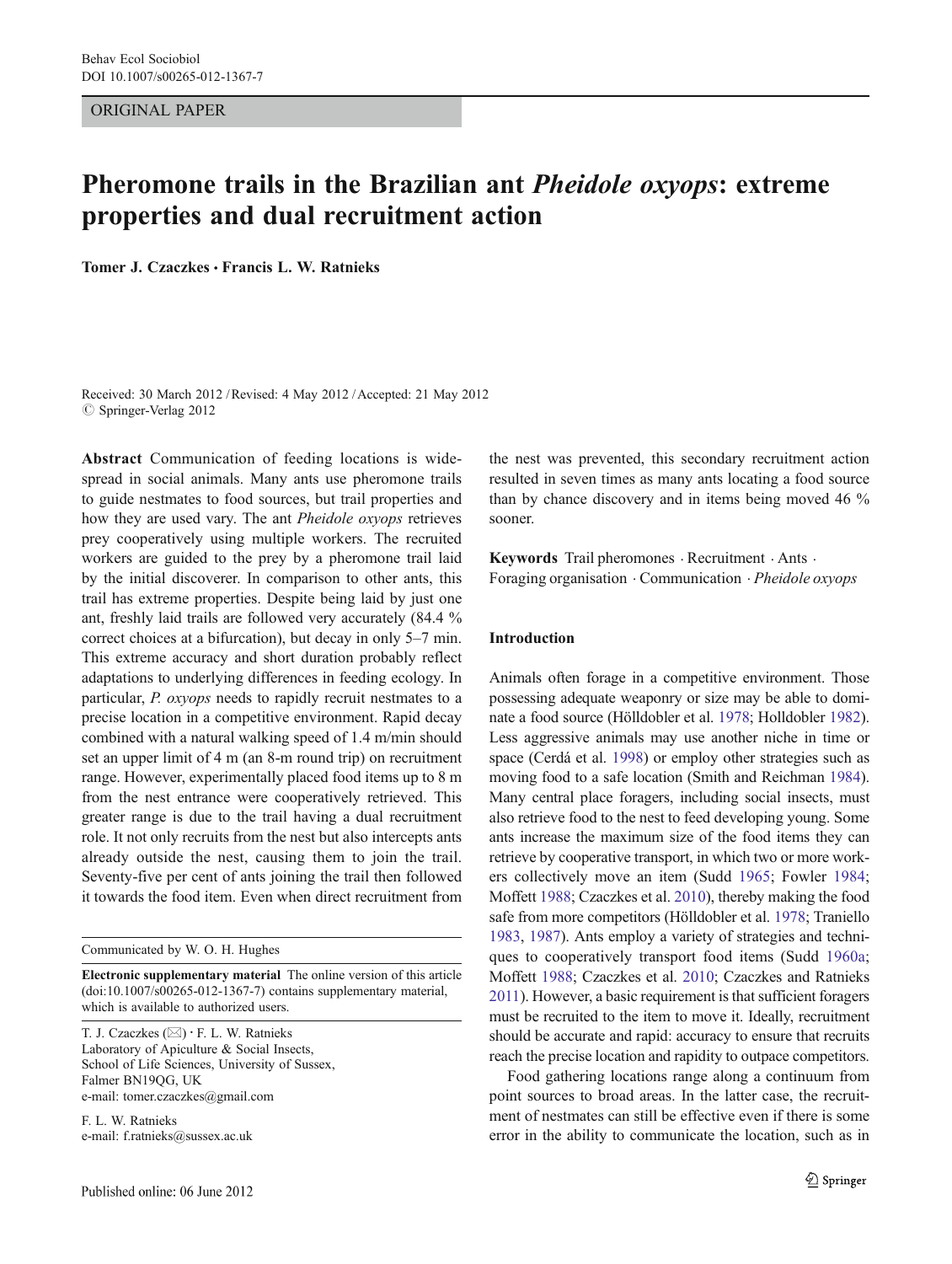<span id="page-1-0"></span>some harvester ants (Greene and Gordon [2007\)](#page-7-0) or honeybees (Weidenmuller and Seeley [1999](#page-7-0), p. 272). In some ants, trail-following accuracy is low. For example, in Lasius niger, which often exploits honeydew from aphid colonies (Pontin [1963](#page-7-0)), as few as 62 % of the ants chose the correct branch at a trail bifurcation with only one ant depositing a trail, and only 70 % of ants chose the correct branch with 20 depositing ants (Grüter et al. [2010\)](#page-7-0). Pharaoh's ants, Monomorium pharaonis, achieve a comparable accuracy of 70 % on a paper substrate (Jeanson et al. [2003\)](#page-7-0). However, when recruitment is to a single point source, such as to a nest site or a single food item, accuracy is more important (Weidenmuller and Seeley [1999\)](#page-7-0). This study investigates trail following in Pheidole oxyops, a neotropical ground-nesting species that retrieves 78 % of its food using cooperative transport of large items, mostly dead insects (Czaczkes et al. [2010](#page-7-0)). This species provides an excellent opportunity to study adaptations for recruitment where maximum accuracy is expected because recruits are directed via a pheromone trail laid by one or a few food-discovering ants to a precise location (Fowler [1984](#page-7-0); Czaczkes et al. [2010](#page-7-0); see Electronic supplementary material (ESM) 1). This contrasts to the situation in L. niger or M. pharaonis where many ants contribute to a single pheromone trail. Indeed, Beekman et al. [\(2001\)](#page-7-0) claim that in M. pharaonis, recruitment to a food source is not possible unless many ants lay the trail pheromone (but see Sudd [1960b\)](#page-7-0).

Pheromone trails should be easier to follow if more of the chemical is present in the headspace around the trail. This will require the chemical to be more volatile, especially if the trail is laid by only one ant. A more volatile trail pheromone will, however, be shorter lived. As P. oxyops forages mainly on non-renewable food sources, a longlasting trail pheromone is not necessary and would in fact be harmful as recruitment would continue long after the item has either been retrieved or lost to competitors. However, there is a time delay equivalent to one round trip between food discovery and recruits from the nest reaching the item. In the first part of this study, we found that the foraging range of a *P. oxyops* colony was double the maximum distance from the nest at which recruitment from the nest should be able to function. This led to the hypothesis that the trail of P. oxyops also intercepted nestmates already searching for food near the food item, thereby resulting in the longer than expected colony foraging range.

## Methods

#### Site and study organism

Data were collected in February 2011 at Fazenda Aretuzina, a farm located near São Simão, in São Paulo State, Brazil. The study species, P. oxyops, nests in the ground and naturally scavenges and hunts for dead and living arthropods, which are often carried back by groups of minor ants (2–30). P. oxyops display cooperative transport and recruitment behaviour: when an ant attempts to move a food item and fails, it returns to the nest, laying a pheromone trail that recruits nestmates to the item (Fowler [1984;](#page-7-0) Detrain and Deneubourg [1997](#page-7-0); Czaczkes et al. [2010](#page-7-0)). A surge of recruits can be triggered by providing an immovable food item. In this study, we used a piece of mozzarella cheese fixed to a large piece of modelling clay to cause such surges. Eleven field colonies were studied in total, labelled A–H and X–Z. A subset was used for each individual experiment.

Experiment 1: Determining trail pheromone decay rate and trail-following accuracy

Our first experiment determined the properties of the pheromone trails of P. oxyops by examining the trail-following accuracy of recruits and the decay rate of a trail laid by a single minor worker ant that had discovered an immovable food item. A T-maze was formed by placing a plastic platform,  $20 \times 220$  mm, which acted as the arms of the T, 30 cm from a nest entrance (see Fig. [1\)](#page-2-0). Each arm was 100 mm long, with a 20-mm central section between them. The platform was raised on stilts surrounded by a water moat to prevent ants gaining access except via a cardboard ramp, which formed the stem of the T. The ramp was 100 mm long, tapering from 50 mm in width at the base to 20 mm where it connected to the central section of the platform. The platform was overlaid with clean printer paper, with vertical decision lines marked 50 mm from the centre of the overlay. A bait item was placed at the end of one arm. Within a few minutes, this would be found by a minor worker ant from the study colony. The discoverer ant would unsuccessfully attempt to move the bait and then return to the nest via the ramp laying trail pheromone. We can be certain that the ant is laying a pheromone trail as in other experiments ants could be seen to accurately follow the path of recruiting ants (see ESM 1, and the results of this experiment and experiment 4). On reaching the nest, the discoverer caused a surge of recruits which ran up the ramp and onto the platform. Ants passing a decision line (see Fig. [1](#page-2-0)) were considered as having chosen either left or right. These ants were then removed from the platform by allowing them to walk onto a piece of paper and were then shaken off at arm's length from the apparatus. Although the ants could in theory return to the apparatus, resulting in pseudo-replication, it seems likely that this disturbance would prevent most ants from reaching the apparatus or following the trail up onto the platform. We continued monitoring the decisions of ants for up to 7 min as new ants left the nest. As the surge of recruits triggered by the first ants can be short-lived, lasting sometimes <2 min, new surges of recruits must be triggered.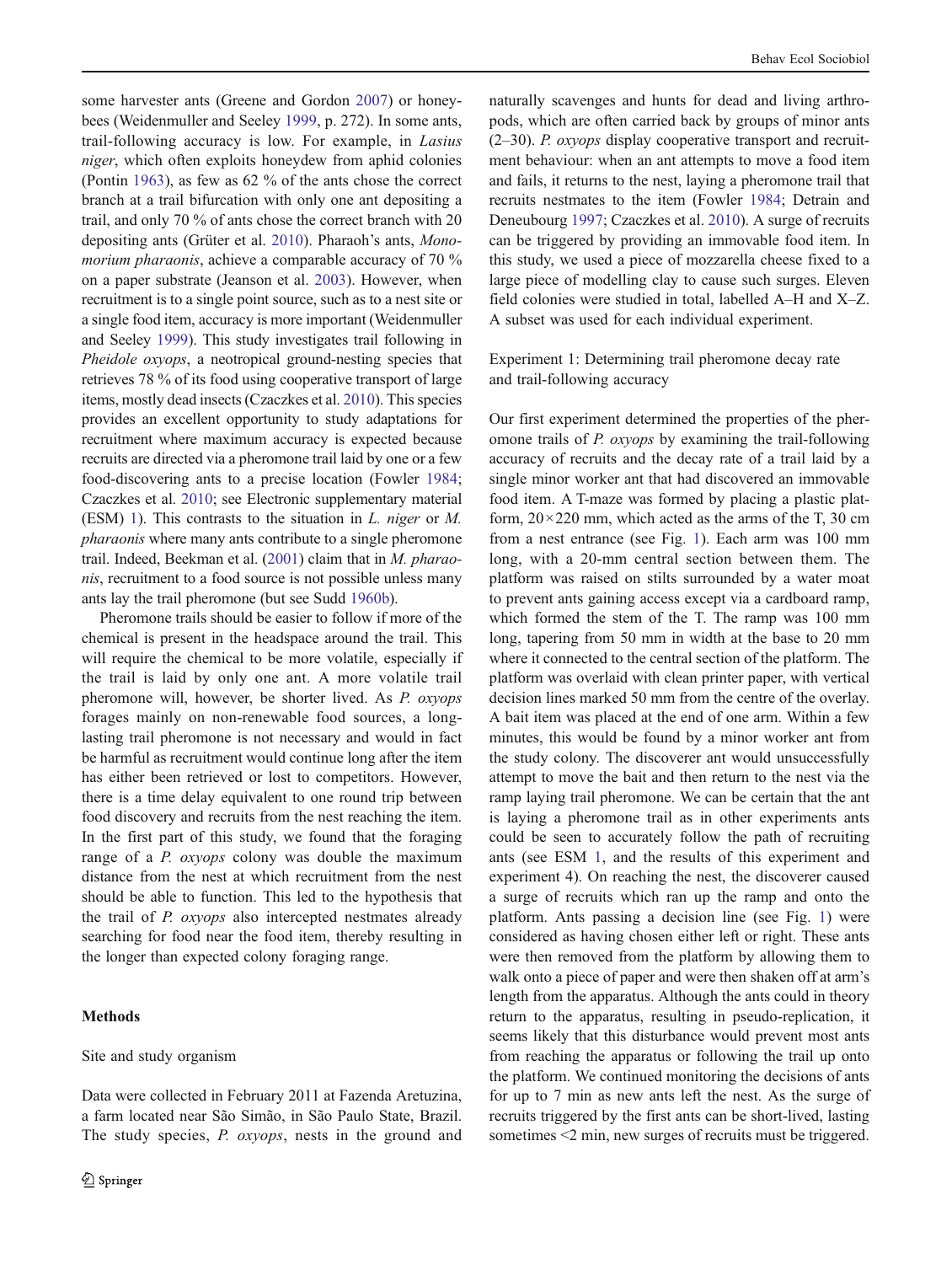<span id="page-2-0"></span>

Fig. 1 a T-maze apparatus used in experiment 1 (not to scale). An unmovable food item was placed at the end of one arm the T-maze. A worker ant would find this and return to the nest, depositing a pheromone trail. Recruits emerge from the nest entrance almost immediately and enter the apparatus via the access ramp. Ants crossing a particular decision line were considered to have chosen either left or right. b Experiment 3 setup. An ant eventually found the bait and returned to

the nest, depositing a pheromone trail. This discoverer ant was either allowed to return to the nest and cause a recruitment surge (treatment 1) or was removed 5 cm from the nest entrance (treatment 2). The numbers of ants crossing lines A and B for 6 min after the scout left the food item were recorded. Prior to the trial, the number of ants crossing lines A and C had been recorded for 2 min

To trigger a new recruitment surge, the bait was replaced at the centre of the T-maze when the flow of recruits ceased. This elicited a new surge of recruits without reinforcing the trail pheromone on the branch of the T-maze where the food item had been previously located. Thus, we could observe trail-following accuracy up to 7 min after the initial recruitment occurred. During some trials, no ants crossed a decision line in some of the minutes, hence the varying number of trials per minute in Fig. 2. The number of ants tested per minute and the number of trials from which they stem are presented in Fig. 2. Trials were videoed using a Sony HD XR520 camcorder. From the videos, the number of ants making left or right decisions per minute was determined. After every trial, the platform was cleaned with ethanol and the paper overlay replaced. All trials were conducted in the shade. Six colonies, B–G, were tested in this experiment. Each colony was tested two or three times.

Experiment 2: Effect of distance to nest entrance on discovery of food items

The main aim of this experiment was to determine the maximum distance at which a P. oxyops colony can locate and retrieve food items. Individually numbered  $5 \times 5 \times 1$ -mm cheese pieces were laid out evenly in concentric circles around colony X. The nest entrance was then monitored for 4 h, and we noted any food items being retrieved. All retrieved food items were removed before they entered the nest, preventing satiation of the colony. Three trials were conducted. In the first trial, four items were placed 0.5 m from the entrance, 8 at 1 m, 16 at 2 m, 24 at 3 m and 32 at 4 m. The second trial used longer distances, with 20 items at 5 m and 40 at 6 m. In the third trial, 92 food items were placed around the nest entrance. Beginning on the outer circle, we laid 30 items at 10 m, 26 at 8 m, 18 at 6 m, 12 at 4 m and 6 at 2 m. A larger number of bait items were placed at the more distant locations to maintain a similar item frequency at the various distances, although food item frequency did differ at different distances and in different trials (see ESM 2). All items returning to the nest were being cooperatively transported. The study colony was located on



Fig. 2 Experiment 1. Decay rate of trails laid by a single discoverer ant. Trail choice accuracy decays rapidly after pheromone deposition. Ants follow a freshly laid pheromone trail with high accuracy, but within 6–7 min, branch choice is random, with probability 0.5 (dashed line). The thick line represents the model estimate (GLMM:  $z=-9.747$ , P<0.001). The *dotted lines* represent the 95 % confidence interval for the estimate. Dots show the mean for data within 1-min blocks (i.e. 0 min=0–59 s after the pheromone was laid, 1 min=60–119 s, etc.). Numbers are the number of ants tested/number of trials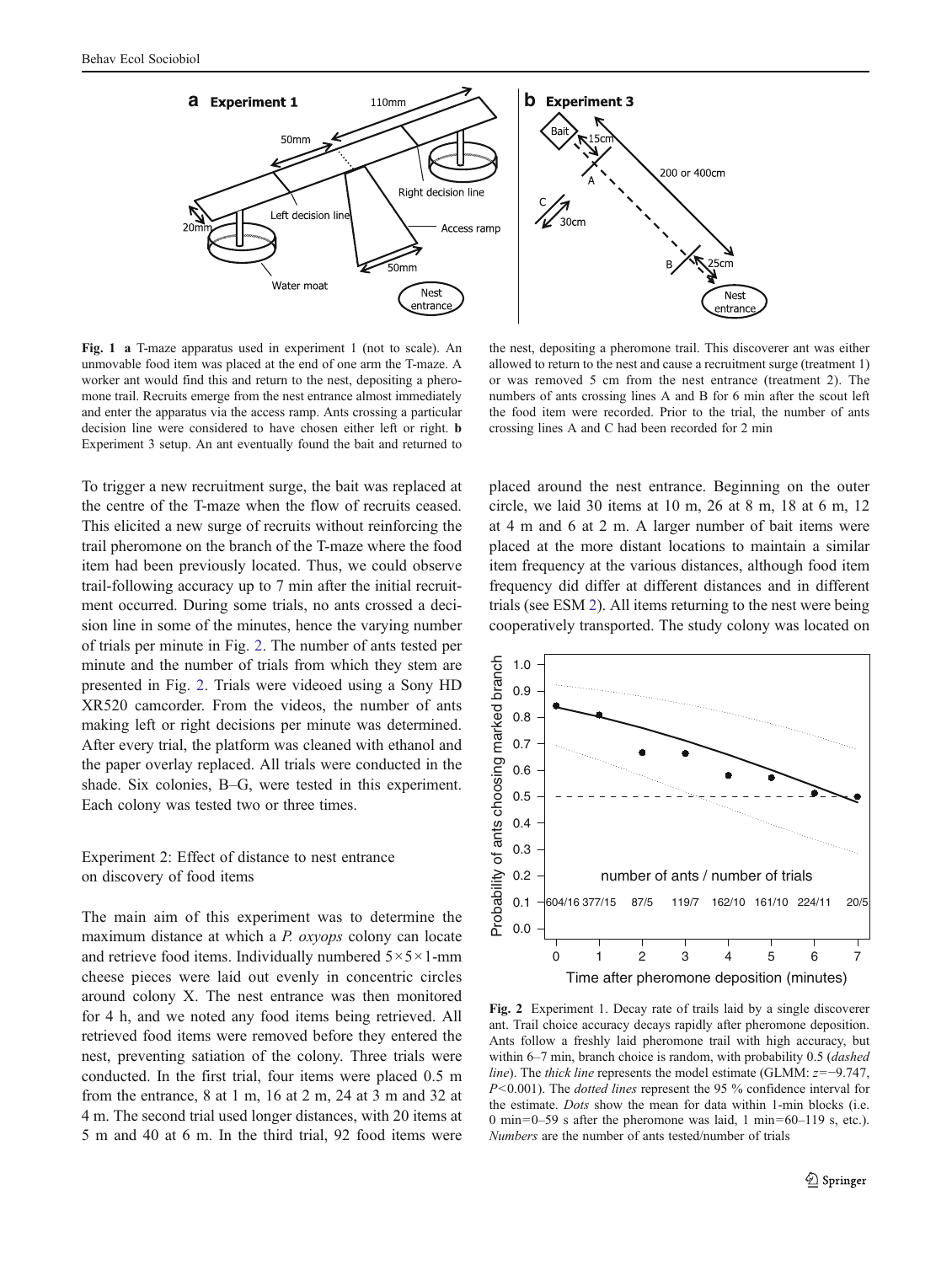the edge of tree cover, at least 12 m away from the nearest neighbouring P. oxyops colony. This colony was chosen as it was active, with many foragers, and isolated, thus suitable for determining the maximum foraging range for the species. We were unable to study other colonies as their foraging ranges overlapped.

Experiment 3: Ability of the pheromone trail to intercept and direct foragers already outside the nest to the food item

The discoverer ant causes a surge of recruits from the nest along the trail that it has laid. But is the trail also effective at directing foraging ants who are already outside the nest scouting for food to the food source? We tested this by placing a bait item either 2 or 4 m from a nest entrance. A single discoverer ant was allowed to find the item and return to the nest, laying a pheromone trail. When the ant left the bait, the bait item was removed and video recording of the area surrounding the bait location began. The scout was allowed either to enter the nest, causing a normal recruitment surge (treatment 1: full trail with recruitment from the nest), or was removed 5 cm from the nest entrance, resulting in an equivalent pheromone trail across the ground but without causing a recruitment surge (treatment 2: full trail without recruitment from the nest). The number of ants approaching the location of the food item from the direction of the nest was determined from the videos for 6 min after the scout had left the bait. A 30-cm line perpendicular to the line from the bait to the nest, 150 mm from the location of the bait (line A in Fig. [1b](#page-2-0)), was used as the criterion for an ant approaching the bait. We also recorded the number of ants crossing a similar line on the pheromone trail 25 cm from the nest (line B in Fig. [1b\)](#page-2-0). As a control, before the trial began, line A and a similar line 20 cm away (line C) were monitored for 2 min and the number of ants crossing the lines heading away from the nest counted. This provided a measure of how many ants arrive at the location of the food by chance. For the 2-m distance, five colonies (A, G, X, Y and Z) were studied, with two repeats of the two treatments. At 4 m, two repeats of each treatment were carried out on three colonies (G, X and Y). Only a partial dataset was obtainable for colony A, and colony Z could not be tested at 4 m as it was too close to the other colonies.

Experiment 4: Effect of recruitment and the pheromone trail on the movement of food items

This experiment was designed to test the effect of a trail pheromone, with or without recruitment from the nest, on the ability of a colony to assemble sufficient ants to move a food item. A smooth ceramic tile,  $15 \times 15$  cm, was sunk with its surface level to the soil surface 2 m from the nest entrance, providing a surface with regular friction. A  $15\times$ 

 $15 \times 1$ -mm square of cheese was placed in the centre. The nest entrance was either left open (treatment 1: full trail with recruitment from the nest) or temporarily blocked using a 90-cm diameter Petri dish, thus preventing recruitment (treatment 2: full trail without recruitment from the nest). We waited until an ant found the food item, attempted to move it, failed and returned to the nest, laying a pheromone trail. We then measured the time from the moment the scout left the food item until the item was first moved by recruiting ants and also until it had been moved 5 cm from its original position to represent the successful initiation of the collective retrieval of a large food item. The numbers of ants grasping the food item when it was first moved, and when it had been displaced by 5 cm, were also recorded. To get a measure of the rate at which ants find a food item without any form of recruitment, we also ran controls in the absence of a pheromone trail by removing ants as they found the food item by chance. Using data from this last subexperiment, we constructed a model describing the buildup of ants at a food source without recruitment using the same methodology as described for constructing generalized linear mixed-effect models (GLMM; see "[Statistical analysis](#page-4-0)" below and ESM 3 for more detail on the modelling of the buildup of ants by chance alone). We then compared the model's results with the time needed to build up sufficient ants to move the item when a pheromone trail (treatment 2), or pheromone trail and recruitment (treatment 1), was present (see "[Results](#page-4-0)" for further details).

Experiment 5: Joining and following a pheromone trail by ants already outside of the nest

To determine the probability that ants already outside the nest will follow a trail that they discover and the direction they take, a runway  $(40 \times 100)$  cm) of smooth ceramic tiles was placed flush with the ground in front of colony X, leading directly to the nest entrance. The tiles were covered with white printer paper. An immovable food bait was placed at the far end of the runway and was soon found by an ant which would attempt to move the item, fail and return in a relatively straight line to the nest along the paper whilst laying a pheromone trail. The food item was then immediately removed and the entire runway video recorded for 7 min. Eight repeat trials were performed. When analysing the videos using Virtualdub software (Lee [1998](#page-7-0)), the path of the returning scout was marked on screen with a line. Other ants were scouting for food in this area, and every ant to cross this line was scored as to whether it followed the pheromone path or not and, if it did, whether it followed the path towards the nest or towards the food item. An ant was considered to follow the pheromone trail when it followed the line for 10 cm or more if the ant had initially been walking in a different direction to the pheromone trail  $(>10^{\circ}$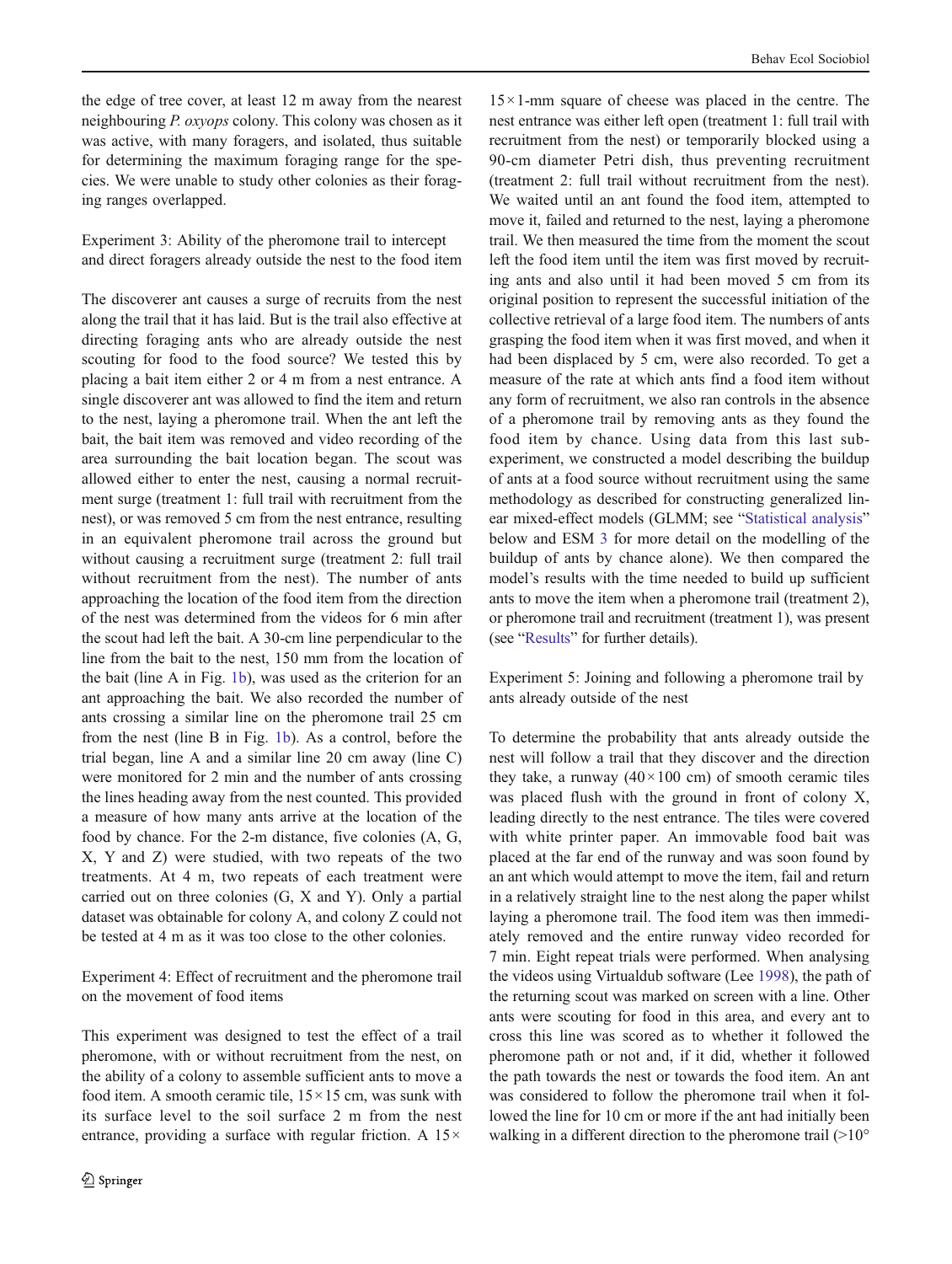<span id="page-4-0"></span>different). If the ant had been walking in a similar direction  $(<10°$  different), we required the ant to follow the trail for at least 20 cm before scoring it as following the pheromone trail. This was to reduce the chance of including ants that walked in the trail direction by chance alone.

### Statistical analysis

We analysed the data using a GLMM (Bolker et al. [2009\)](#page-7-0) and general linear models using R2.9 (R Development Core Team [2009](#page-7-0)). Models were fitted using the lmer function (Bates et al. [2007](#page-7-0)). Where appropriate, we included 'colony' as a random effect to control for the non-independence of data points from these sources (Bolker et al. [2009;](#page-7-0) Zuur et al. [2009\)](#page-7-0). Saturated models (containing all measured variables and random effects) were produced and non-significant terms sequentially removed until we arrived at a model containing only significant terms (Zuur et al. [2009\)](#page-7-0). Heterogeneity of variance was controlled for when discovered by adding the appropriate term to models (Zuur et al. [2009](#page-7-0)). Data were square-root-transformed where necessary to achieve normality of error. Sign tests, one-sample Z tests and one-sample t tests were carried out in Minitab 14.

#### Results

Experiment 1: Determining trail pheromone decay rate and trail-following accuracy

Every ant that discovered the food item tried to move it, failed, returned to the nest and immediately caused a surge of ants which walked in the direction from which the discovering ant had come. Thus, we are confident that every discoverer ant deposited a pheromone trail. The statistical model contained only one explanatory variable—time after recruitment—and one random effect—colony (with intercept free to vary, but a fixed slope). A binomial error structure was used. Recruit ants initially chose the branch of the T-maze marked with a trail pheromone with high accuracy (84.4 % correct, Fig. [2](#page-2-0)). The age of the pheromone trail was strongly correlated with the proportion of ants taking the correct branch (GLMM:  $z=-9.747$ ,  $P<0.001$ ; see Fig. [2\)](#page-2-0). Mistakes increased rapidly, and 7 min after trail laying, there was no difference between the branches (mean 50 % correct, Fig. [2](#page-2-0)). The difference between the branches was non-significant after only  $5$  min (one-sample  $t$  test:  $N=161$ , mean=0.57.1, T=1.83, P=0.07). Although trail pheromones are normally assumed to decay exponentially (Jeanson et al. [2003;](#page-7-0) Dussutour et al. [2009](#page-7-0)), we found that our data were best explained by a linear distribution (sequential ANOVA: linear  $F=158.54$ ,  $P<0.0001$ ; exponential  $F=0.97$ ,  $P=0.324$ ). Although a function with an asymptote of 0.5 would be a more realistic biological description, over the timescale in this experiment, a linear function is a reasonable, and simpler, approximation.

Experiment 2: Effect of distance to nest entrance on discovery of food items

Colony X was effective at retrieving nearby food items, collecting 100 % within 1 m of the nest (Fig. 3). The proportion dropped with distance, decreasing to 45 % at 5 m and to 12 % at 8 m. At 10 m, no items were retrieved within 4 h. However, it must be noted that our results may have differed if each distance was tested separately. The maximum range at which food items were collected may have been exaggerated by the appearance of a large amount of food, resulting in a higher than normal amount of workers leaving the nest. Alternatively, the unusually large number of concurrent recruitment events may have acted to reduce the maximum foraging distance by intercepting scouts close to the nest (see results from experiments 3 and 5). Furthermore, in the first trial, some items laid down at 3 m were already being returned when observation of the nest entrance started. Thus, the measurement for 3 m is a slight underestimate.

A search of the area surrounding colony X was performed after each trial. Only one food item was discovered. This food item was dominated by an unidentified ant species. As the food items were very light in colour, and the bare earth comprising most of the area surrounding colony X was a dark red, it seems likely that the food items not retrieved by colony X were removed by either conspecific or allospecific competitors.



Fig. 3 Experiment 2. Proportions of food items placed on the ground that were returned to the nest entrance within 4 h as a function of distance from the nest entrance in colony  $X$ . Numbers in bars indicate the number of items retrieved out of the total. The graph represents data pooled from three separate trials, in which the frequency of food items per metre differ (see "[Methods](#page-1-0)" and ESM 2 for details). All retrieved items were being transported cooperatively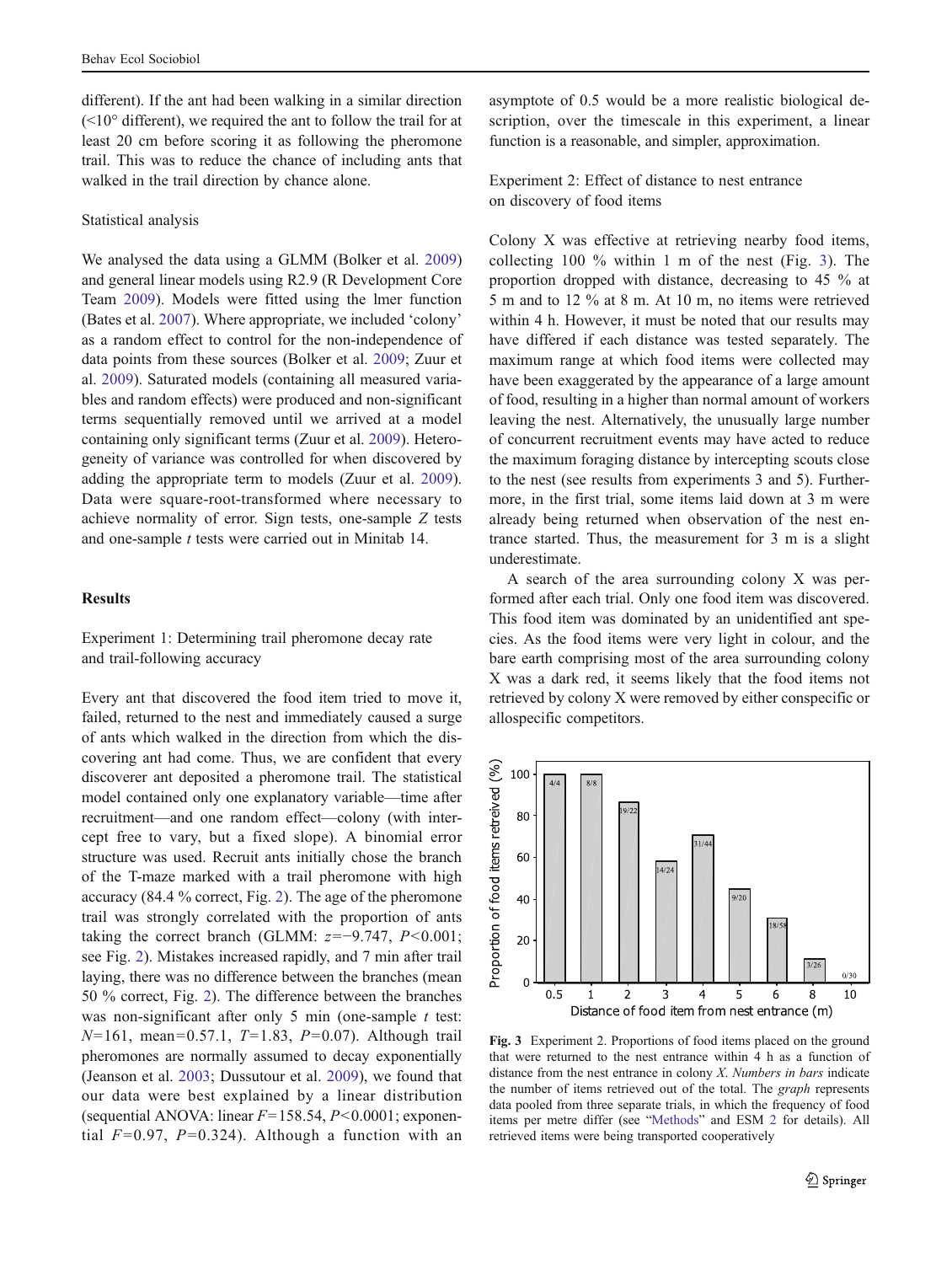<span id="page-5-0"></span>Experiment 3: Ability of the pheromone trail to intercept and direct foragers already outside the nest to the food item

The full statistical model (comprising distance of the food item, time taken for the discoverer ant to reach the nest, treatment, and the interactions between all of these fixed effects and colony as a random effect) was pared down to a final model comprising only treatment as a fixed effect and colony as a random effect. A normal error structure was used. Unsurprisingly, more ants arrived at the location of a discovered food item when recruitment from the nest was allowed than when the trail-laying ant that discovered the food item was removed 5 cm from the nest entrance [mean  $n=26.5$  ants from trail+ recruitment (treatment 1) vs. 9.7 from trail alone (treatment 2); GLMM:  $DF=34$ ,  $t=3.04$ ,  $P=0.0046$ ]. However, the trail itself acted as an important recruitment mechanism as only 1.5 ants on average located a food item with no trail leading to it (GLMM:  $DF=16$ ,  $t=7.86$ ,  $P<0.0001$ ; see Fig. 4). Indeed, when the discoverer ant was removed 5 cm from the nest entrance, more ants passed the point at which the food was found (line A in Fig. [1b\)](#page-2-0) than a point on the trail 25 cm from the nest entrance (line B in Fig. [2b](#page-2-0)), even though this point was closer to the nest and so would be expected to have more ants passing by on their way to and from the nest entrance (mean ants at  $25 \text{ cm} = 3.7$ , mean ants at full distance=9.7; GLMM:  $DF=16$ ,  $t=6.15$ ,  $P<0.0001$ ). The distance of the food bait from the nest (2 or 4 m) had no significant effect on the number of ants reaching the food. Therefore, distance was not included as an explanatory variable in the final model. Indeed, of all



Fig. 4 Experiment 3. Number of ants arriving at the location of the food item per 6 min before it was presented (control—a measure of discovery rate alone) and after a forager had found it and returned to the nest. Returning foragers were either prevented from reaching the nest (treatment 2—only pheromone trail: discovery+ants intercepted by the pheromone trail) or allowed to enter the nest and cause a surge of recruitment (treatment 1—trail and recruitment: discovery+interception+ recruitment from nest). Circles represent the means, central horizontal lines represent medians (median for control, 0), and grey boxes represent the interquartile range. Three asterisks represent highly significant differences  $(P<0.001)$  between neighbouring treatments. The median in the control bar is 0 and so is not represented

fixed effects in this experiment, treatment was the only significant explanatory variable.

Experiment 4: Effect of recruitment and pheromone trail on the movement of food items

On average,  $2.2$  (SD=1.96) ants were required initially to move a  $15$ -mm<sup>2</sup> food item, and an average of 6.55 (SD= 2.68) ants were grasping the item when it had been moved 5 cm from its original location. These figures were almost identical when scout ants were allowed to reach the nest and recruit or prevented from doing so [mean number of ants at initial move: only pheromone trail, no recruitment from nest=  $2.11$ , SD=0.93(treatment 2); pheromone trail and recruitment from nest=2.27,  $SD=2.57$  (treatment 1); mean ants at 5 cm: treatment  $2=6.67$ , SD=3.32; treatment  $1=6.46$ , SD=2.16]. Using the data on the number of ants that discovered the food item by chance, we modelled the buildup of ants at a food item without recruitment of any form, resulting in a final model of the time (in seconds) required to give  $n$  ants at a food item:  $n=-5.71+0.0199$  s. We could use this to interpolate the amount of time necessary for a specific number of ants to find the food item. Thus, it would take 345 s for 2.2 ants and 747 s for 6.55 ants to find the food item by chance without the help of a pheromone trail. Using these numbers as the expected values (null hypothesis), we tested whether food items were moved sooner when scouts laid a pheromone trail but were prevented from recruitment at the nest (treatment 2) than by scouts encountering a food item by chance. Items were indeed moved significantly sooner when a pheromone trail was present (one-sample Z test: mean time required for food to be moved=232.1 s, SD=453.7,  $N=10$ , Z=−2.12, P=0.034) and were also displaced by 5 cm sooner (one-sample Z test: mean time to move the item 5 cm=468.9 s, SD=110.315,  $N=10$ .  $Z=-5.21, P<0.001$ ).

Experiment 5: Non-recruited ants joining and following a pheromone trail

The probability that an ant walking in the environment that encounters a pheromone trail will join the trail is strongly negatively correlated with the age of the pheromone trail. For a freshly laid trail, the probability is almost 80 %, decreasing to 0 % at 7 min (see Fig. [5](#page-6-0)). Of the ants that did join the trail, 75.5 % walked towards the food item, which is significantly more than expected by chance (sign test:  $N=46$ ,  $H_0=$  $0.5, P=0.0016$ .

## Discussion

The results support our prediction that the pheromone trail laid by a single P. oxyops worker recruiting to a single large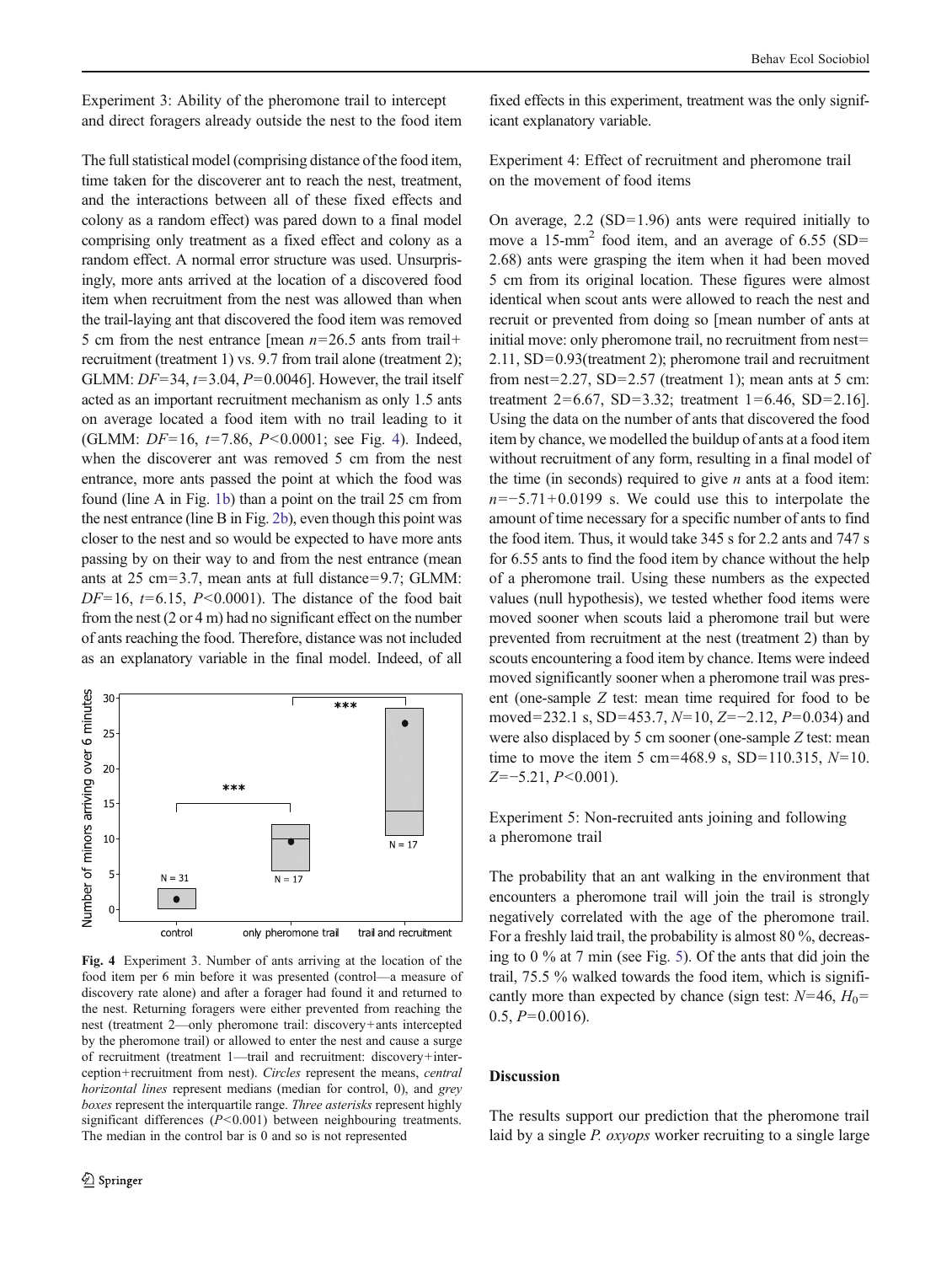<span id="page-6-0"></span>food item can be followed with considerable accuracy (85 % correct choices at a T bifurcation; also see ESM 3). In contrast, in L. niger, a trail laid by a single forager is followed through a T bifurcation with a probability of only 62 % (Grüter et al. [2010](#page-7-0)). Even when the trail is laid by 20 ants, the proportion choosing the correct branch increases only to 70 %. Similar results were obtained for the Pharaoh's ant, M. pharaonis, in which only 70–80 % chose a branch that had been marked by hundreds of nestmates (Jackson et al. [2006\)](#page-7-0). In both these species, there is unlikely to be as great a need for a precise communication of location as in P. oxyops as L. niger recruit mainly to clustered, longlasting food sources (Pontin [1963\)](#page-7-0) and neither L. niger nor M. pharaonis perform cooperative transport, so both can rely on many ants making return trips to the food patch to strengthen the pheromone trail.

The decay rate of the *P. oxyops* trail pheromone also supported our predictions. The trail no longer provided useful information 5–7 min after it was laid. There was close agreement in the results of our two different bioassays, one on trail choice at a T bifurcation (experiment 1, Fig. [3\)](#page-4-0) and one on trail joining (experiment 5, Fig. 5). In contrast, pheromone trails of L. niger are usually laid by many individuals and are still effective up to 20 h later (Evison et al. [2008](#page-7-0)). This difference matches the different feeding ecology of the two species. Whilst the aphid patches which L. niger primarily recruit to replenish over time, and can persist for months (Salo and Rosengren [2001\)](#page-7-0), the single large food items which are the main food source of P. oxyops do not replenish and must be exploited immediately.



Fig. 5 Experiment 4. The probability that an ant walking outside the nest that intercepts a pheromone trail will follow the trail as a function of trail age. The thick black line represents the modelled probability of joining (left Y-axis) based on the data. The white circles represent individual ants which either joined or did not join the pheromone trail (right Y-axis)

Evaporation should lead to a trade-off between trailfollowing accuracy and pheromone decay rate. P. oxyops makes this trade-off firmly on the side of high accuracy and short duration. Indeed, trail-following accuracy is particularly high when we consider that the trail is laid by a single ant as compared to tens or hundreds in other species. As individual P. oxyops foragers rarely have to reinforce pheromone trails multiple times, one might expect them to use a larger proportion of their pheromone store compared to mass-recruiting species. The behaviour of the recruits may also be adjusted to allow for fast and accurate trail following. One might also expect that ants relying on single discoverers will tend to deposit fairly continuous trails, whilst ants recruiting to long-lasting food sources might conserve pheromone by depositing a series of dots, as L. niger does. These are open questions for future investigation.

The rapid decay rate of P. oxyops pheromone trails sets a maximum recruitment distance. In our study (experiment 3), returning scouts took on average between 33 and 45 s to return from a bait 2 and 4 m away, respectively, walking on natural substrate. This gives a mean walking speed of  $SD =$  $1.36\pm0.22$  m/min. Given a 6-min life span of the pheromone trail, the maximum recruitment range of P. oxyops should be  $6 \times 1.36/2 = 4.08$  m. However, we found that a colony can retrieve food items using cooperative transport from as far away as 8 m (Fig. [3](#page-4-0)). This discrepancy can be explained by the results of experiments 3 and 5 that show that the trail intercepts ants already out of the nest and directs most of these (75.5 %) towards the food item. Even without recruitment from the nest (treatment 2), seven times as many ants reach a food item with a trail pheromone leading to it than would be expected by chance discovery (experiment 3, Fig. [4](#page-5-0)), thus allowing food retrieval to begin 47 % sooner than it would if ants relied on chance discovery alone (experiment 4).

Local recruitment of nestmates has also been reported in the ant Aphaenogaster cockerelli (Hölldobler et al. [1978\)](#page-7-0), where workers finding a food item emitted a pheromone which attracted nearby ants. The recruitment effect of the pheromone trail in P. oxyops has a similar effect, but works via a different mechanism. Whilst the local recruitment signal of A. cockerelli is from a point source using diffusion and air movement, in P. oxyops, it is in the form of an interception line from the food item to the nest. Effectiveness is increased as the interception line is directed towards the nest, an area where nestmates are likely to occur. Seventy-five per cent of nestmates walking in the environment who crossed the pheromone trail walked towards the food source, demonstrating that P. oxyops foragers have additional information, presumably in the form of personal information about the direction in which the nest entrance lies (perhaps by learning local landmarks or by using path integration; Collett and Collett [2002\)](#page-7-0), which increases the